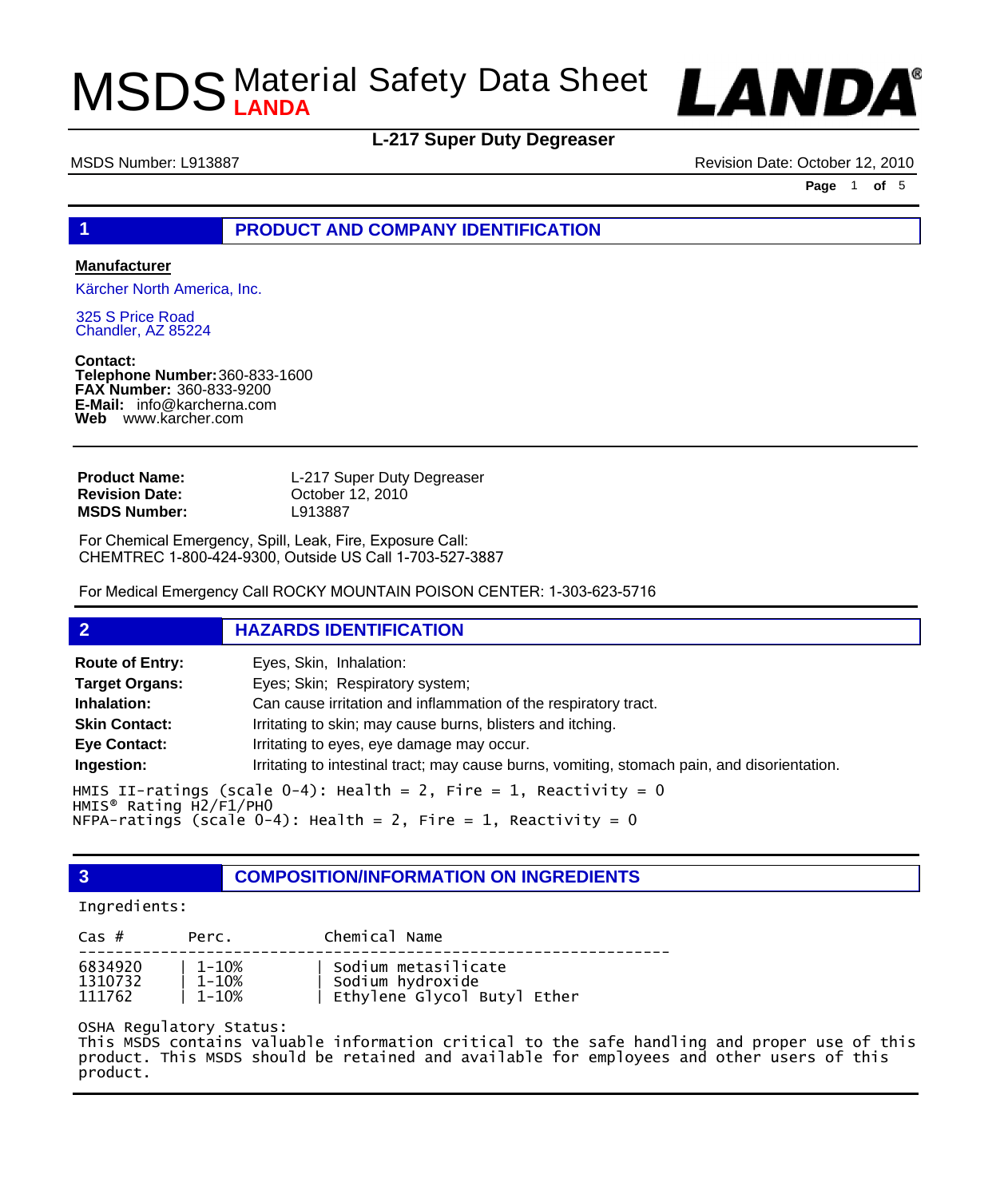

### **L-217 Super Duty Degreaser**

MSDS Number: L913887 Revision Date: October 12, 2010

**Page** 2 **of** 5

|                      | <b>FIRST AID MEASURES</b>                                                                                                                                                                                                                                                                                                                 |
|----------------------|-------------------------------------------------------------------------------------------------------------------------------------------------------------------------------------------------------------------------------------------------------------------------------------------------------------------------------------------|
| Inhalation:          | Remove from exposure and get fresh air. Keep warm and at rest. Get medical attention<br>immediately if artificial respiration is required.                                                                                                                                                                                                |
| <b>Skin Contact:</b> | Remove contaminated clothing, jewelry and shoes immediately. Flush affected area with large<br>amounts of water, then use soap or mild detergent and large amounts of water for 15-20 minutes<br>to cleanse area. If skin is severely irritated or burned, get medical attention immediately.                                             |
| <b>Eye Contact:</b>  | Immediately flush eyes with large amounts of water occasionally lifting upper and lower lids for at<br>least 15 minutes. Get immediate medical attention.                                                                                                                                                                                 |
| Ingestion:           | Rinse mouth with water. DO NOT INDUCE VOMITING unless instructed to by medical personnel.<br>If vomiting occurs keep head lower than hips to help prevent aspiration. If person is unconscious,<br>do not induce vomiting; turn their head to the side. Never make an unconscious person vomit or<br>drink fluids. Get medical attention. |
|                      |                                                                                                                                                                                                                                                                                                                                           |

**5 FIRE FIGHTING MEASURES**

**Flash Point: Flash Point Method:** >212ºF Closed Cup

Wear self-contained breathing apparatus and other protective clothing. Use any standard agent - choose the one most appropriate for type of surrounding fire.

### **6 ACCIDENTAL RELEASE MEASURES**

Response team must use protective clothing to prevent body contact. Keep all unnecessary personnel away. Spill area may be slippery. Pick up excess with inert absorbent material and place into separate waste container. Ventilate area and wash spill site after material pickup is complete, allow floor to dry before allowing traffic. Consult an expert on disposal of recovered material and ensure conformity to local disposal regulations.

*HANDLING AND STORAGE* Do not get in eyes, on skin, or on clothing. Do not breathe vapor. Keep container closed. **Handling Precautions:**

**Storage Requirements:**

Promptly clean up spills. Wash thoroughly after handling. Store out of reach of children; keep container closed; store in a cool well-ventilated place away from strong oxidizing or acidic materials.

### **8 EXPOSURE CONTROLS/PERSONAL PROTECTION**

| <b>Engineering Controls:</b>      | Normal room ventilation is satisfactory for limited use.                                                           |
|-----------------------------------|--------------------------------------------------------------------------------------------------------------------|
| <b>Protective Equipment:</b>      | HMIS PP, B   Safety glasses, Gloves                                                                                |
| <b>Exposure Guidelines/Other:</b> | Sodium Hydroxide 1310-73-2 OSHA PEL 2 mg/m3<br>Ethylene glycol butyl ether 111-76-2 OSHA PEL 50 ppm - 240<br>mq/m3 |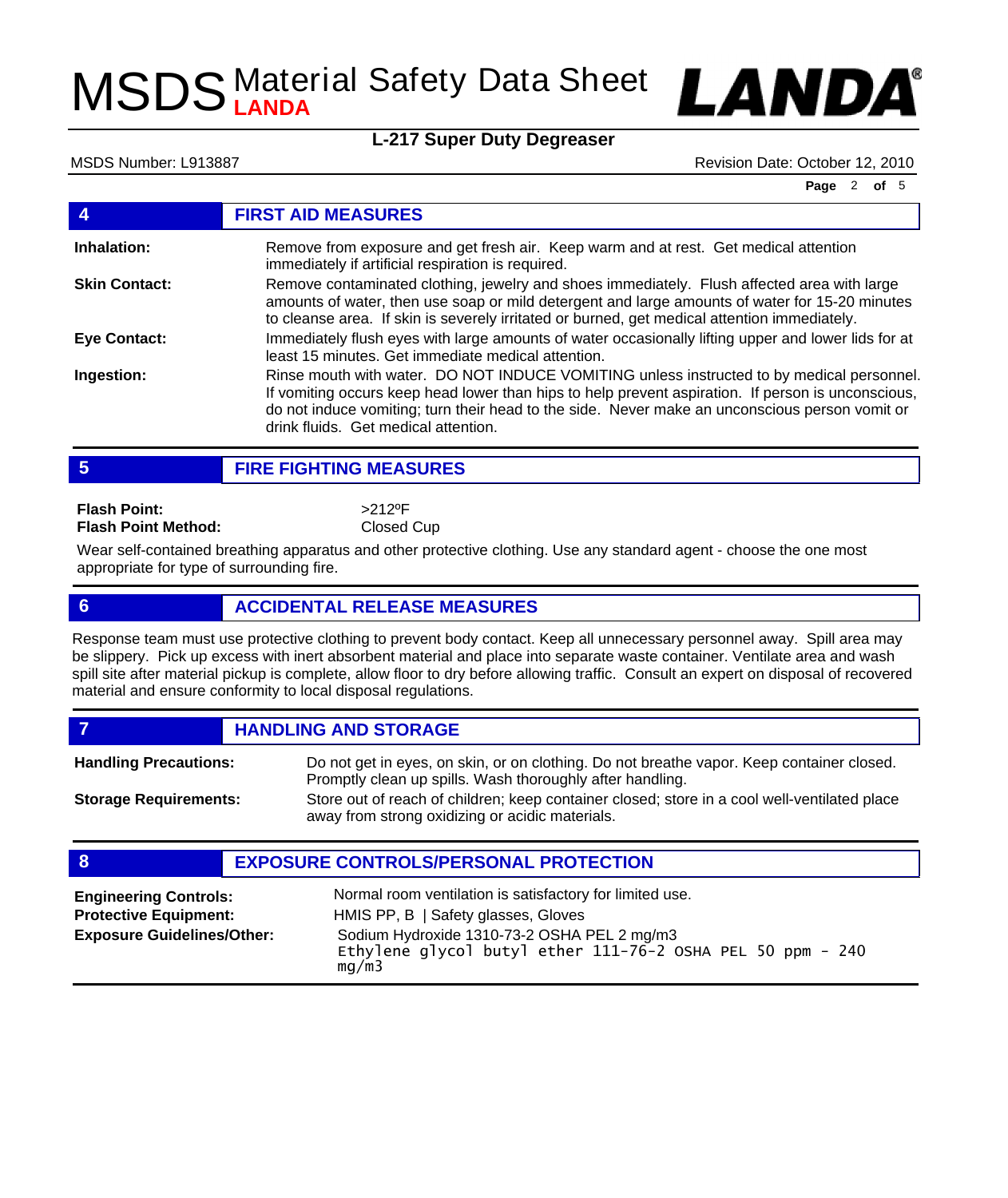

## **L-217 Super Duty Degreaser**

MSDS Number: L913887 **MSDS Number: L913887** Revision Date: October 12, 2010

**Page** 3 **of** 5

### **9 PHYSICAL AND CHEMICAL PROPERTIES**

| Appearance:            | Clear fluorescent yellow |                              |              |
|------------------------|--------------------------|------------------------------|--------------|
| <b>Physical State:</b> | Liquid                   | <b>Boiling Point:</b>        | N/D          |
| Odor:                  | Detergent                | <b>Freezing/Melting Pt.:</b> | N/D          |
| pH:                    | 13.10 as is              | Solubility:                  | Soluble      |
| <b>Vapor Pressure:</b> | N/D                      | <b>Spec Grav./Density:</b>   | $9.2$ lb/gal |
| <b>Vapor Density:</b>  | N/D                      |                              |              |
| <b>Heat Value:</b>     | 0%                       |                              |              |

| 10                                       | <b>STABILITY AND REACTIVITY</b> |                                                                                                                                                                               |
|------------------------------------------|---------------------------------|-------------------------------------------------------------------------------------------------------------------------------------------------------------------------------|
| Stability:                               |                                 | Product is stable under normal conditions.                                                                                                                                    |
| <b>Conditions to avoid:</b>              |                                 | None Known                                                                                                                                                                    |
| Materials to avoid (incompatability):    |                                 | Strong oxidizing or acidic materials                                                                                                                                          |
| <b>Hazardous Decomposition products:</b> |                                 | Exposure to fire may liberate carbon dioxide, carbon monoxide, organic acids,<br>and other unidentified thermal decomposition products from this product or its<br>packaging. |
| <b>Hazardous Polymerization:</b>         |                                 | Will not occur.                                                                                                                                                               |

### **11 TOXICOLOGICAL INFORMATION**

#### **Toxicity Data:**

Sodium Metasilicate 6834-92-0

Oral ( LD 50): 1153 mg/kg - Rat

Inhalation ( LC 50): Not listed on RTECS

Skin irritation: Severe

Eye irritation: Severe

Sensitation: Not considered an occupational sensitizer

Sodium Hydroxide 1310-73-2

Oral ( LD 50): Not listed on RTECS

Intraperitoneal Injection 40 mg/kg - Mouse

Inhalation ( LC 50): Not listed on RTECS

Skin irritation: Mild

Eye irritation: Severe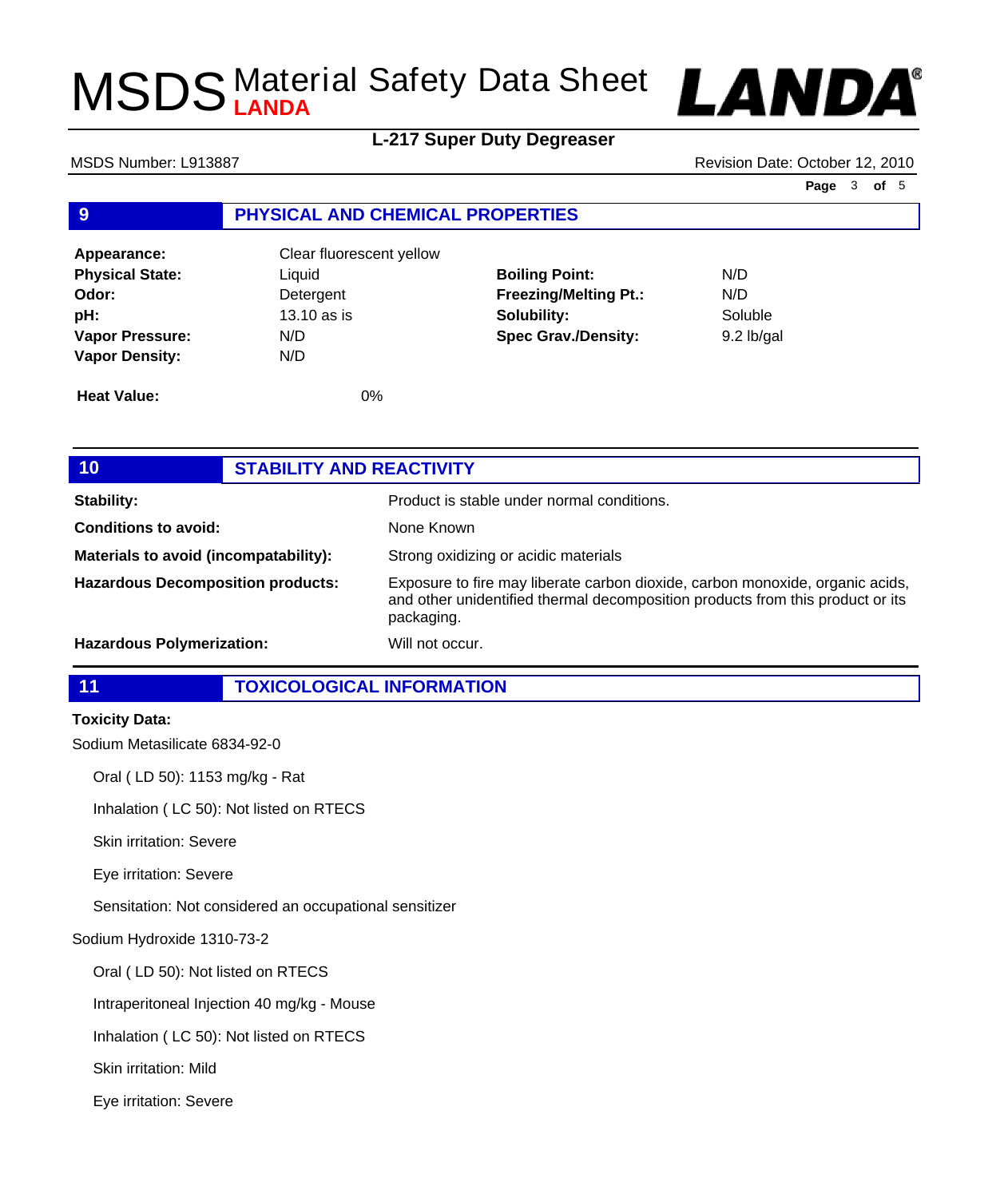



MSDS Number: L913887 Revision Date: October 12, 2010

**Page** 4 **of** 5

Sensitation: Not considered an occupational sensitizer

Ethylene glycol butyl ether 111-76-2

Oral ( LD 50): 917 mg/kg - Rat

Inhalation ( LC 50): 2900 mg/m3/7H - Rat

Skin irritation: Mild

Eye irritation: Mild

Sensitation: Not considered an occupational sensitizer

#### **12 ECOLOGICAL INFORMATION**

Refer to Section 6 for information regarding accidental releases and Section 15 for regulatory reporting information.

**13 DISPOSAL CONSIDERATIONS** 

Dispose of in accordance with local regulations.

**14 TRANSPORT INFORMATION**

UN1760 Corrosive liquids, n.o.s., 8, (Sodium hydroxide), II Ship in accordance with 49 CFR parts 100-185.

**15 REGULATORY INFORMATION**

COMPONENT / (CAS/PERC) / CODES

---------------------------------------------------------------- \*Sodium metasilicate (6834920 1-10%) TSCA

\*Sodium hydroxide (1310732 1-10%) CERCLA, CSWHS, MASS, OSHAWAC, PA, TSCA, TXAIR, WHMIS

\*Ethylene Glycol Butyl Ether (111762 1-10%) MASS, OSHAWAC, PA, TSCA, TXAIR, WHMIS REGULATORY KEY DESCRIPTIONS ---------------------------------------------------------------

All components are listed on TSCA

CERCLA = Superfund clean up substance CSWHS = Clean Water Act Hazardous substances MASS = MA Massachusetts Hazardous Substances List OSHAWAC = OSHA Workplace Air Contaminants PA = PA Right-To-Know List of Hazardous Substances TXAIR = TX Air Contaminants with Health Effects Screening Level WHMIS= Workforce Hazardous Material Information System